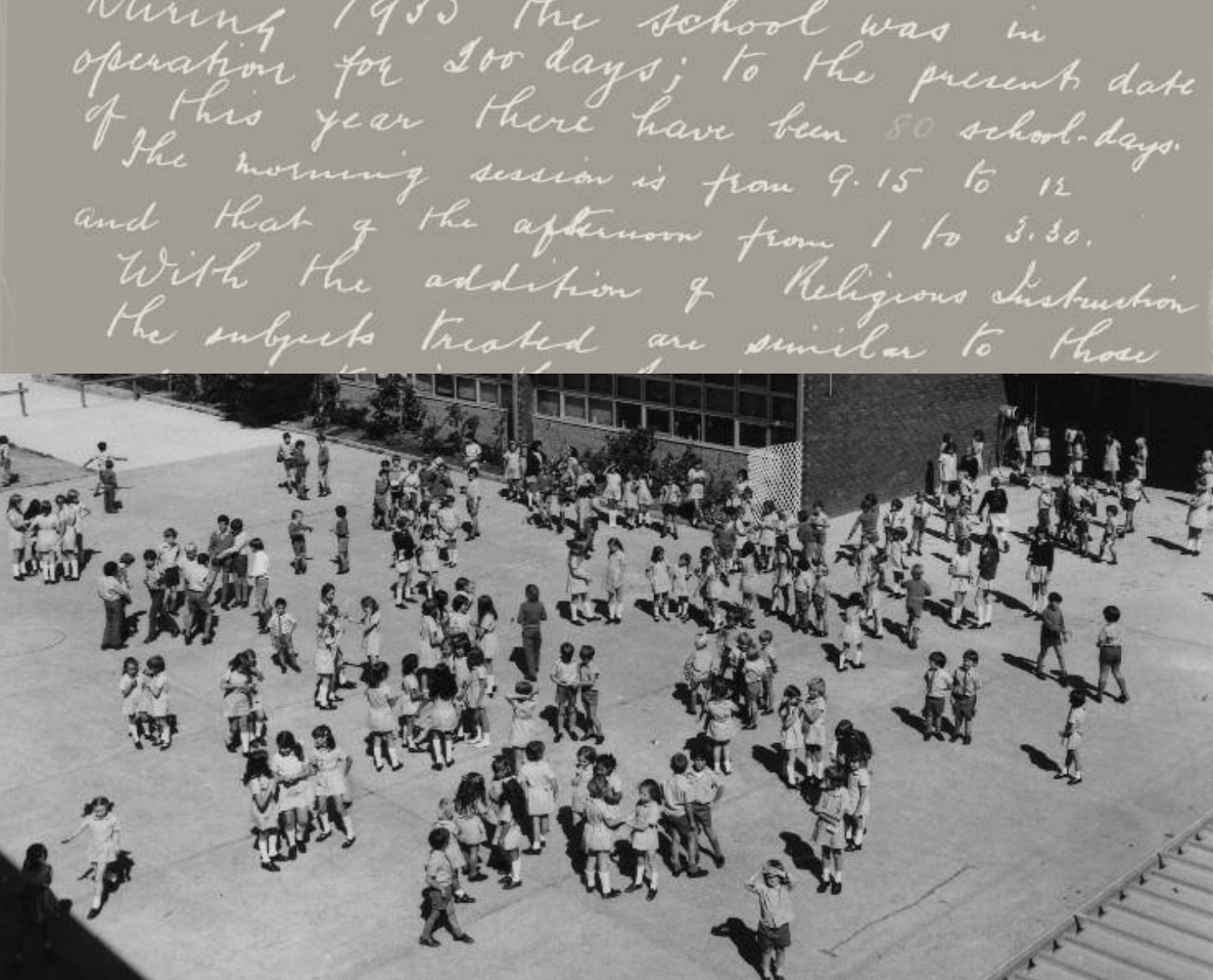# *A Period of Great Change: 1962–1986*

OST-WAR MIGRATION to Australia saw the population of Dandenong soar. According to the 1954 census, the population of the Shire of Dandenong had more than doubled since 1933, reaching over 27,000 people.Those born in Britain constituted the largest group of European-born Dandenong residents, followed by people from the Netherlands, Italy, Germany, Malta, Poland, Ukraine and Latvia and Lithuania. 1

Waves of migration continued over the following decades, prompted by wars and humanitarian disasters, or simply by the promise of employment opportunities, improved living conditions and high quality education. Migrant groups made a significant impact on the Dandenong community, starting their own social organisations and opening businesses. By the 1960s, Dandenong was home to a Dutch butcher and Italian delicatessens and restaurants.While some of these communities started their own churches and parishes, many Italian and Polish Catholics joined St Mary's parish.A St Mary's student at the time, Moira Phyland (née Kelly) recalls that the children mixed well despite their different backgrounds:'You met them all at Mass on Sunday,and the parents would all talk after Mass,and we'd

**OPPOSITE** *Students at play in the St Mary's schoolyard, 1975.*

**TOP**

*Extract from School Inspector's Report.*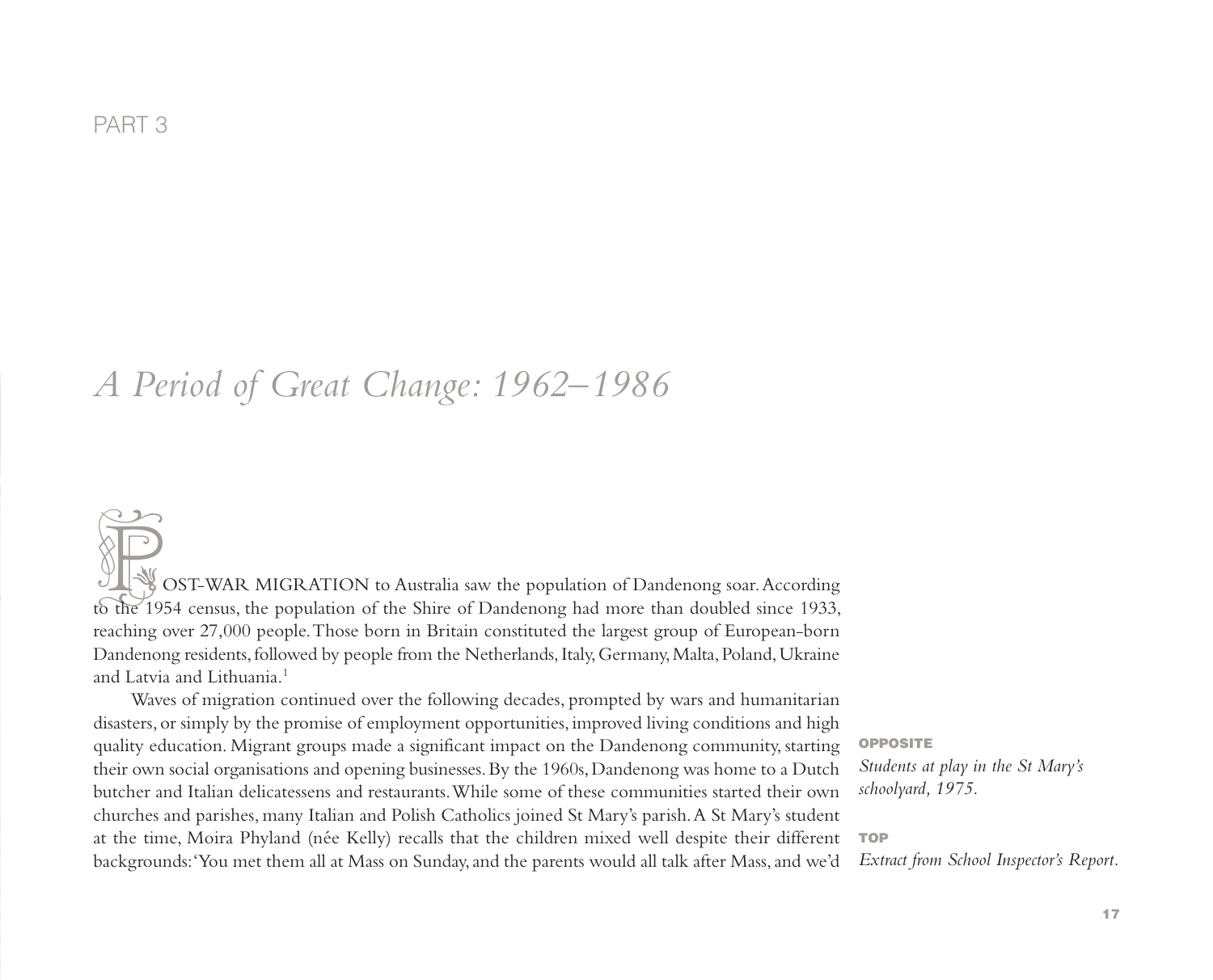all be running around …There was,I suppose,a real sense of belonging.' 2When English was introduced into the traditionally Latin Mass in 1964, a petition by the Polish community led to Mass also being held regularly by a Polish priest. A weekly Polish Mass still continues today. During the 1970s, regular Italian Mass was also held at St Mary's Church. 3

While 17.4 per cent of residents in the City of Greater Dandenong in 1954 had been born overseas,this number tripled over the next 40 years, increasing to 32 per cent in 1971 and 46 per cent in 1991.<sup>4</sup> After the abolition of the Immigration Restriction Act, known as the White Australia Policy, in 1973, migrant numbers were boosted by people arriving from Asian countries. Vietnamese, Cambodian and Chilean refugees arrived in Dandenong in the 1970s and 1980s, often escaping conflict and persecution.

### *Expanding Catholic education*

While the wider population of Dandenong grew and became increasingly multicultural, Catholic education in the area was also expanding. Sister Gabriel Cobern, who succeeded Sister Imelda Lynch as principal of St Mary's Primary School in 1962, shared her predecessor's interest in extending the senior curriculum for girls, giving them the opportunity to remain at St Mary's rather than moving to Killester College in Springvale to continue their education.The senior girls section of the school, known as St Mary's Girls Secondary School, gradually expanded to offer classes to matriculation level. A proficiency exam for Form 3 students was introduced in 1965 and an intermediate exam for Form 4 pupils the following year. Sister Kathleen Conry recalled that it was decided under the leadership of Sister Gabriel that St Mary's would offer 'a FormV class with the help of a "swap" system of staff with the De La Salle Brothers from St John's who were then situated across the road'. 5The first Form 5 class had 16 students, while just seven girls graduated in the inaugural matriculation class in 1968.

In 1968 St John's Boys School, which had been located on the site in New Street almost since the time of its establishment ten years earlier, moved to its own newly-constructed building in Caroline Street, Dandenong. St Mary's Primary School then moved permanently from McCrae Street to its current location in New Street, into the two-storey brick building vacated by the secondary school. Although St John's had earlier catered for Grades 5 and 6 in addition to the secondary school levels, when the school moved in 1968 it offered Forms 1 to 4 only.As a result,Grades 5 and 6 boys returned to St Mary's Primary School. <sup>6</sup> Sister Kathleen Conry recalled later that with the return of these boys, in addition to the extension of the girls'secondary curriculum to Form 5, overcrowding soon became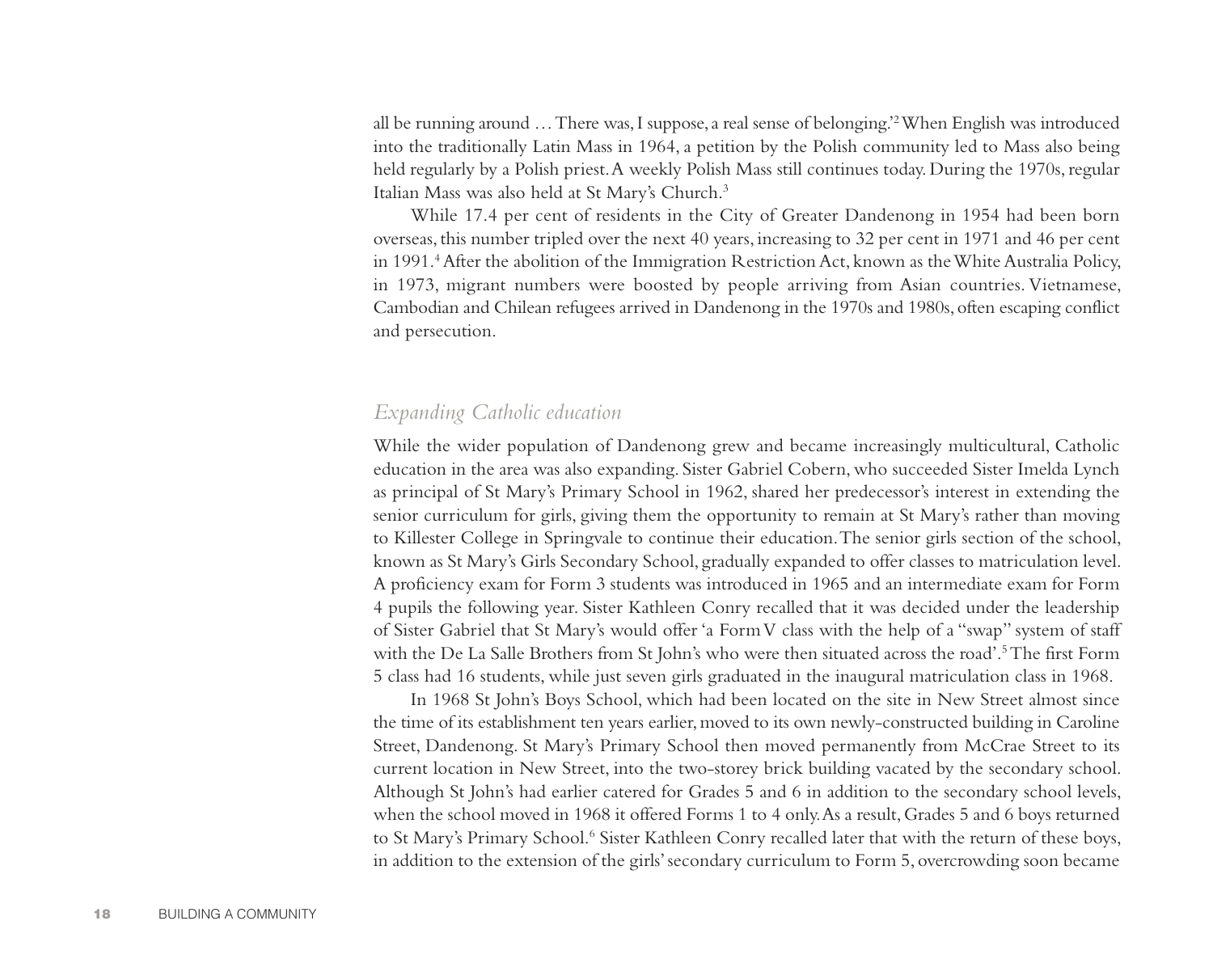a problem and another tin shed was introduced to the site.Although these sheds were basic, Moira Phyland remembers a particularly caring Sister de Sales teaching her Grade 2 class in a shed:'On the boiling hot days she would have flavoured ice blocks for us and pass them out to the whole class. She was just so considerate and so lovely'. 7

In 1968 Sister Giuseppe (Nance) Morgan was appointed principal of St Mary's Girls Secondary School, while assistant principal Sister Declan Whelan took charge of the primary section.With the move of the primary school to New Street, the secondary school had the original weatherboard building of St Mary's Primary School in McCrae Street, along with the tin sheds, all to itself.With 300 students by this time, the extra space was much appreciated. Sister Kathleen Conry recalled later: 'At last we were able to spread ourselves and share out our luxurious tin sheds'. One shed was designated a craft room and appropriately named by one Sister the 'wool-shed', while the other 'became a multi-purpose academy with Art as its main purpose and a T.V. viewing room running



*St Angela's Girls School students in 1971.The secondary school developed in the 1960s to cater for girls who wished to continue their education without moving away from St Mary's parish. It was later renamed St Angela's in honour of Sister Angela Bourke, the last surviving member of the first Presentation Sisters in Dandenong.*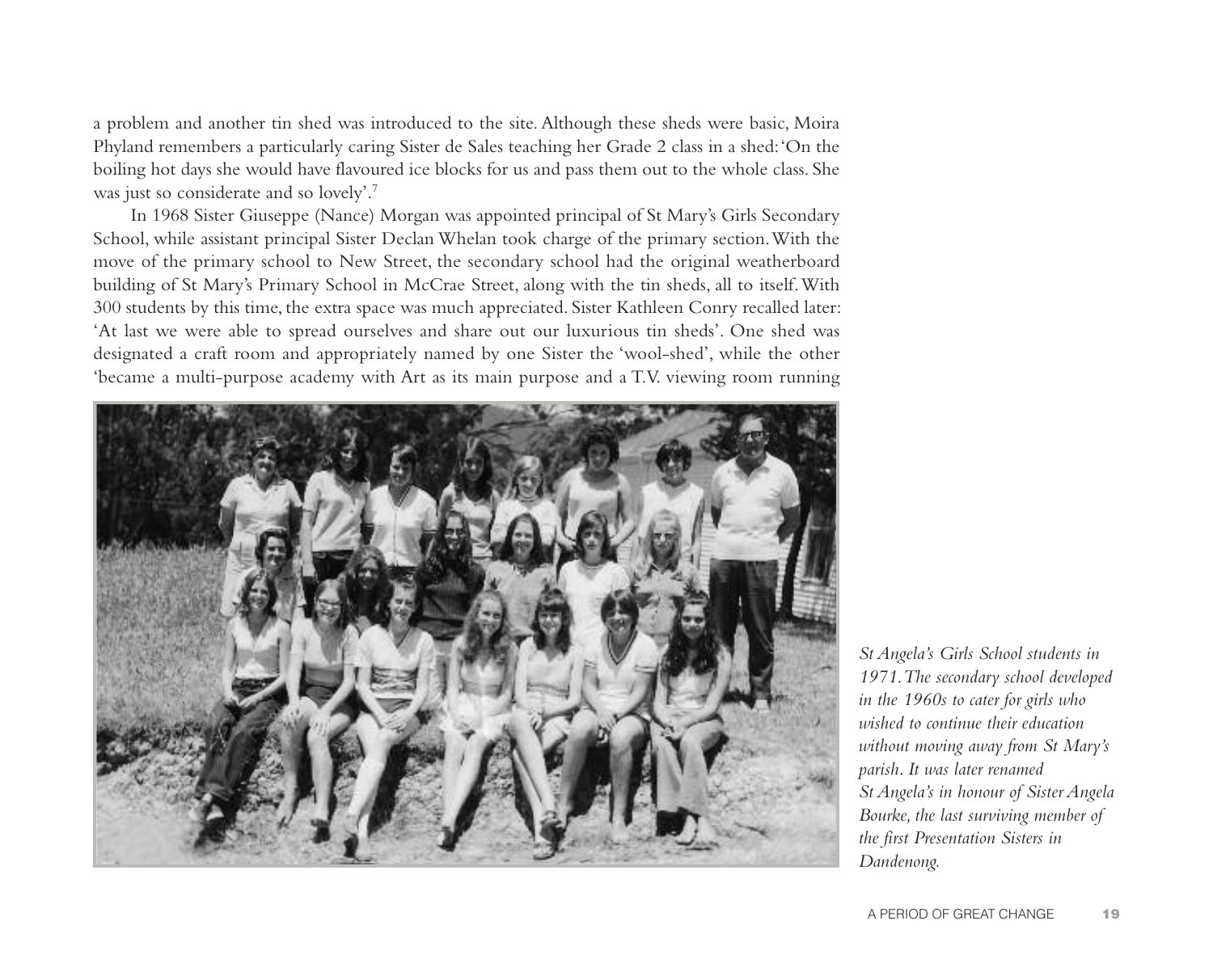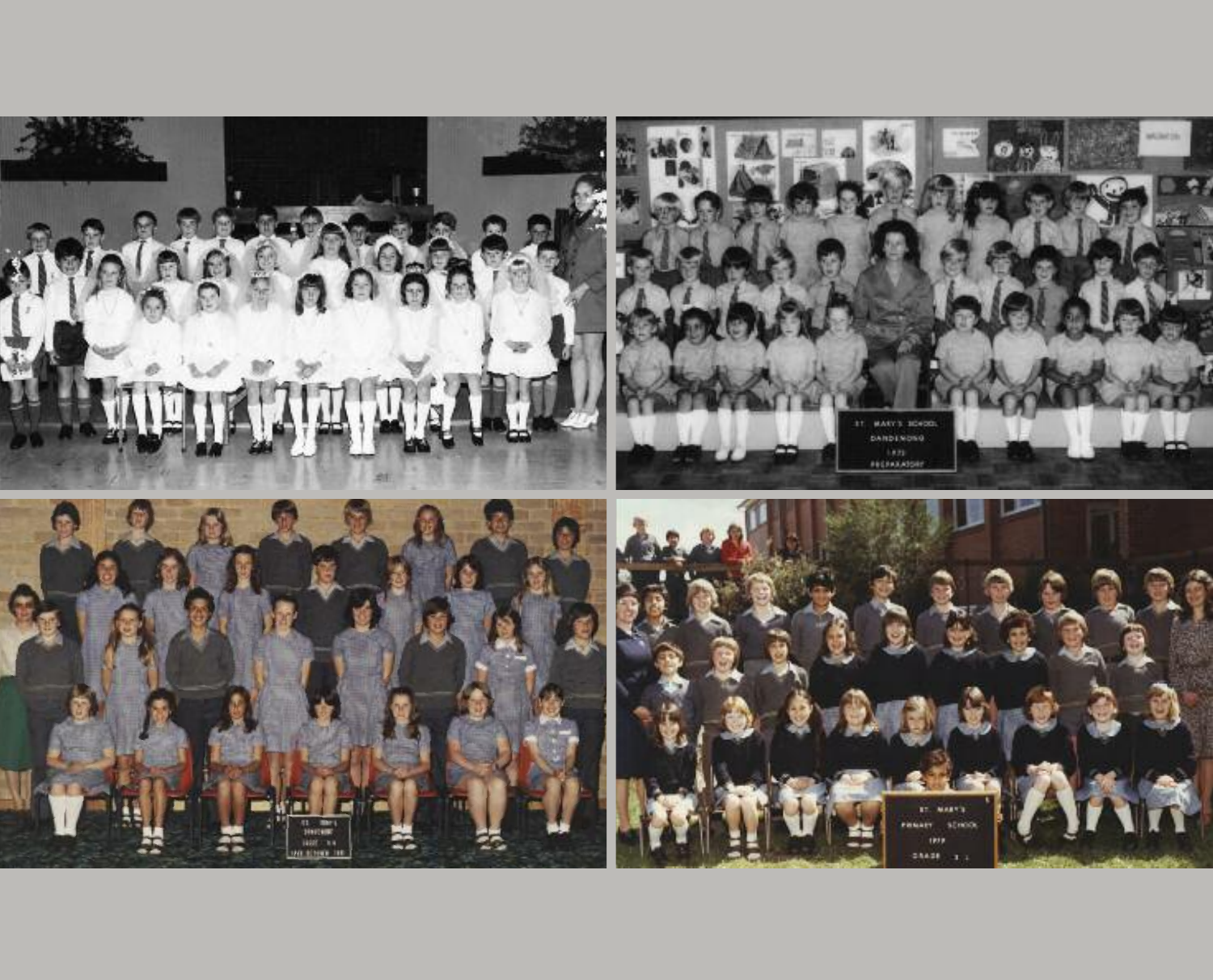second in importance'. 8The separation of St Mary's primary and secondary schools saw the enrolment of girls at the primary school drop accordingly; by 1971 the numbers of boys and girls had evened out with 220 boys and 231 girls. 9

St Mary's Girls Secondary School was later renamed St Angela's in honour of Sister Angela Bourke, the last surviving member of the first Presentation Sisters in Dandenong.The two secondary schools – St Angela's and St John's Boys School – continued to share resources, until the decision was made in 1970 to integrate into one co-educational secondary school.From 1971 co-educational classes were held for senior students at the Caroline Street site of St John's, while the junior and middle secondary school girls remained at St Angela's in McCrae Street until the end of 1973.The following year,all year levels were combined at the Caroline Street site, becoming known as St John's Regional College.While senior classes were co-educational, girls and boys in Forms 1 to 4 continued to be taught completely separately until full co-education was finally agreed to in 1977. 10

The primary school also expanded, adding an eight classroom junior block and tuckshop in 1970. While Catholic education in Dandenong was undergoing major change and development, the Presentation Convent was also growing.The Sisters had already returned to the old convent at 71 Langhorne Street, but found that they needed even more room. In 1969, the house at 75 Langhorne Street was purchased and three Sisters moved in immediately. 11This house had originally belonged to the Butler family, who had moved there from 71 Langhorne Street, vacating it for use by the three original Presentation Sisters when they arrived in Dandenong to start St Mary's School in 1912.

## *Catholic education at the crossroads*

While the Dandenong population was exploding and schools were expanding to cater for increasing demand for Catholic education, this did not mean that the schools were flourishing. Government support for Catholic schools had been almost non-existent since the Education Act of 1872. Although the formation of the Schools Provident Fund in 1956 had provided crucial funding, the broader picture of Catholic education in St Mary's parish and throughout the nation was one of increasing financial struggle,as the Catholic community bore the burden of financing its schools.In July 1961, 1500 people attended a public meeting held in Dandenong, calling on the government to support denominational schools. Soon after, the preparatory class at St Gerard's in North Dandenong was cancelled in protest against the poor conditions. 12

In 1964,Archbishop Simonds announced the formation of an EducationAdvisory Council.The



*The house at 75 Langhorne Street was purchased in 1969 to house the growing Presentation community.* Presentation Sisters of Victoria archives

#### **OPPOSITE, CLOCKWISE FROM TOP LEFT**

*Children from St Mary's parish on the day of their First Communion, 1971.*

*Prep students in 1973, the year the influential Karmel Report was released, changing the nature of funding for Catholic schools.*

*Grade 3 students in 1979 with Sister Helen Carboon (far left). Sister Helen started at St Mary's that year as Grade 3 teacher and Religious Education Co-ordinator.*

*Grade 6 students in 1981.Two years earlier Peter Slate had been appointed first lay principal of the school.*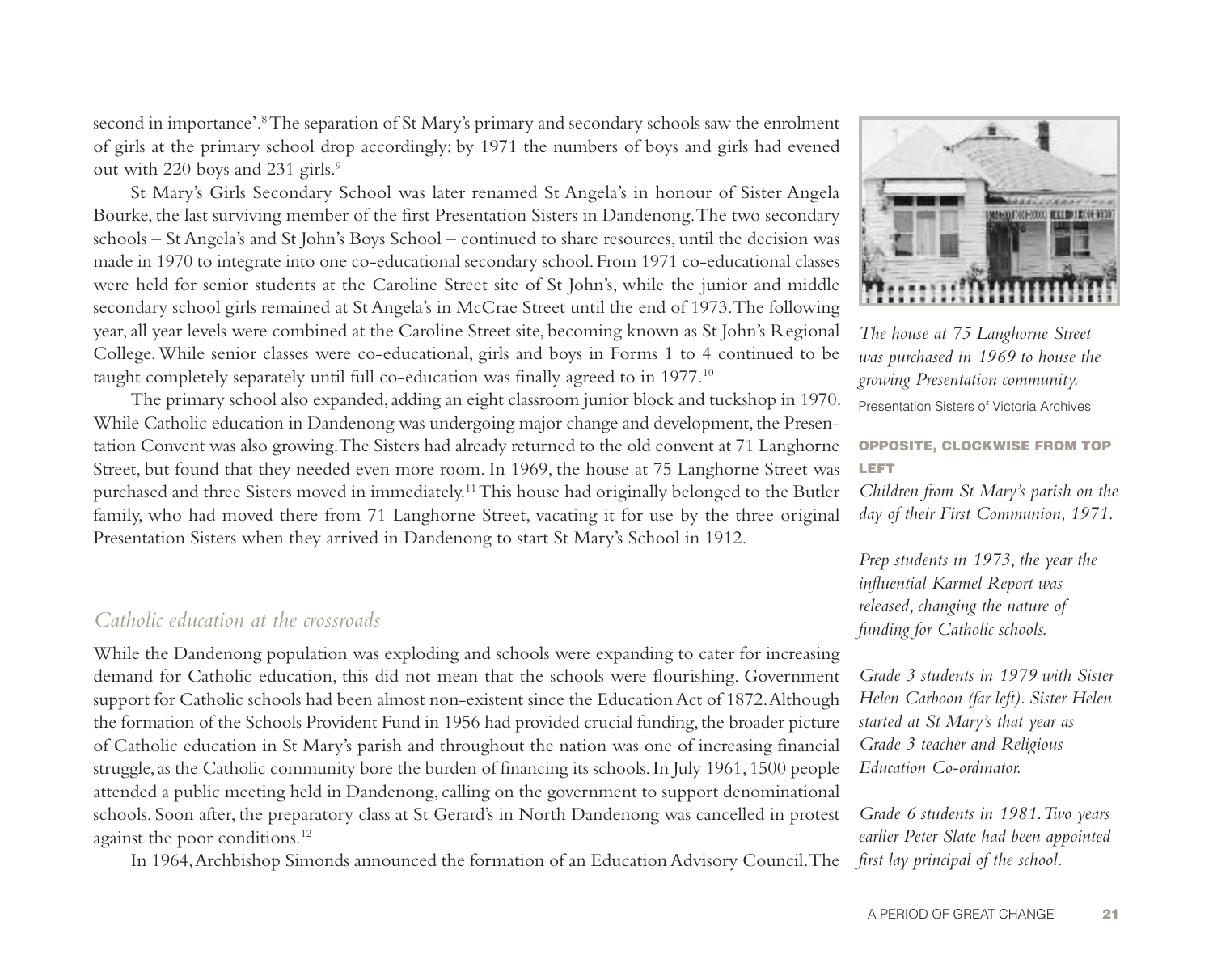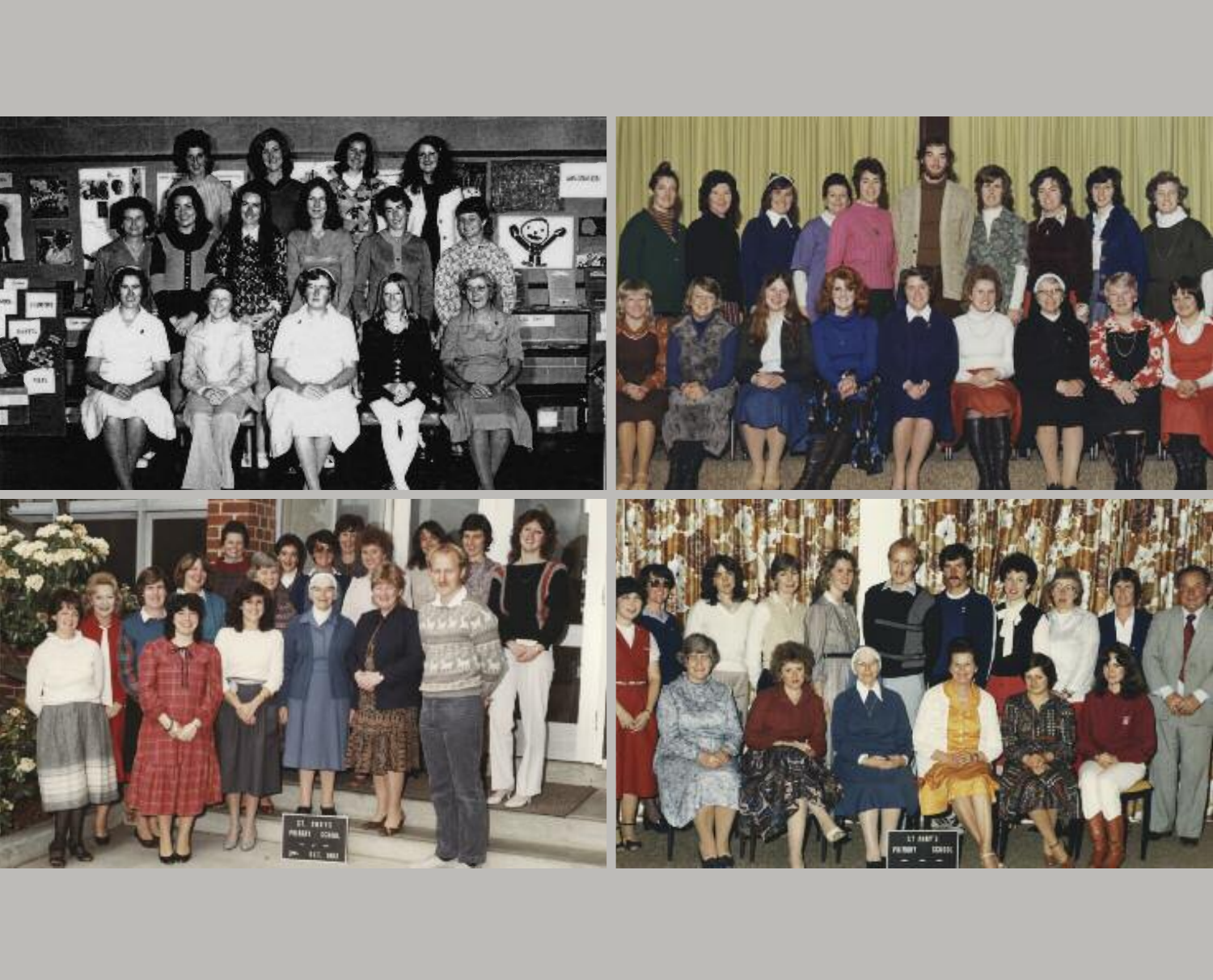council was made up of lay representatives as well as religious members,and advised the Archbishop on the education needs of the Melbourne Archdiocese. Signalling the era of lay leadership in Catholic education that was soon to begin, the Archbishop stated:

The council has a strong representation for the first time of lay people to whom the church looks for expert advice to produce results in keeping with the times and with the magnitude of the task ahead. 13

Faye Chandley started at St Mary's Primary School as a teacher in 1972 and recalls that 'the sparseness of the resources was the thing that really struck me on my first day'.Although Faye received a warm welcome, when she arrived at her Grade 3 classroom,'Sister came down and presented me with a box of white chalk, a box of coloured chalk, and two dusters, so that was about it'.<sup>14</sup>

The election of the Whitlam Labor government in 1972 marked a significant turning point in the history of Catholic education in Australia.The Whitlam government established the Australian Schools Commission, led by Professor Peter Karmel, which published an influential report in 1973. Known as the Karmel Report, it recommended block funding of Catholic education. Funding was to be provided to individual state governments with the proviso that it be allocated specifically to Catholic schools on the basis of need, as determined by state authorities. Despite significant opposition to the plan at the time, block funding of Catholic schools is now acknowledged to have given parishes and schools financial stability and allowed them to expand and develop according to the needs of their communities. 15

This was certainly the case for St Mary's Primary School. In 1974, the school received over \$56,000 in combined funding from the Commonwealth and State governments.A school board was formed to monitor school fees and provide support to the school administration.The board aimed to ensure that 'no child will be deprived of Catholic Education because of money'. 16The same year, the school buildings underwent extensive and much-needed refurbishment after teacher Faye Chandley fell through the floorboards of an upstairs classroom and broke her ankle.

The principal at the time, Sister Ann Halpin, later recalled that the building still contained reminders of its previous inhabitants – the students of St John's Boys School – with relics including 'old pen nibs dangling from the ceiling'. Needless to say,'the rebuilding program was embraced with much creativity, great future vision and energy'. <sup>17</sup> Parish priest Monsignor Brian Walsh asked Sister Ann to provide him with a list of everything that would be needed in the refurbishment and she recalled 'very tentatively presenting this list expecting it to be halved'. However, with the support of

**OPPOSITE, CLOCKWISE FROM TOP LEFT**

*St Mary's staff in 1973. Principal Sister Julian McKenna is seated in the middle of the front row.*

*St Mary's staff in 1976. Principal Sister Ann Halpin is seated in the middle of the front row.* Presentation Sisters of Victoria archives

*St Mary's staff in 1982. Principal Peter Slate is pictured standing on the far right.*

Presentation Sisters of Victoria archives

*St Mary's staff in 1983. Principal Faye Chandley is standing in the front row, second from right. Sister Macnise Dowling is in the front row, third from right, and Sister Helen Carboon is standing directly behind her.* Presentation Sisters of Victoria archives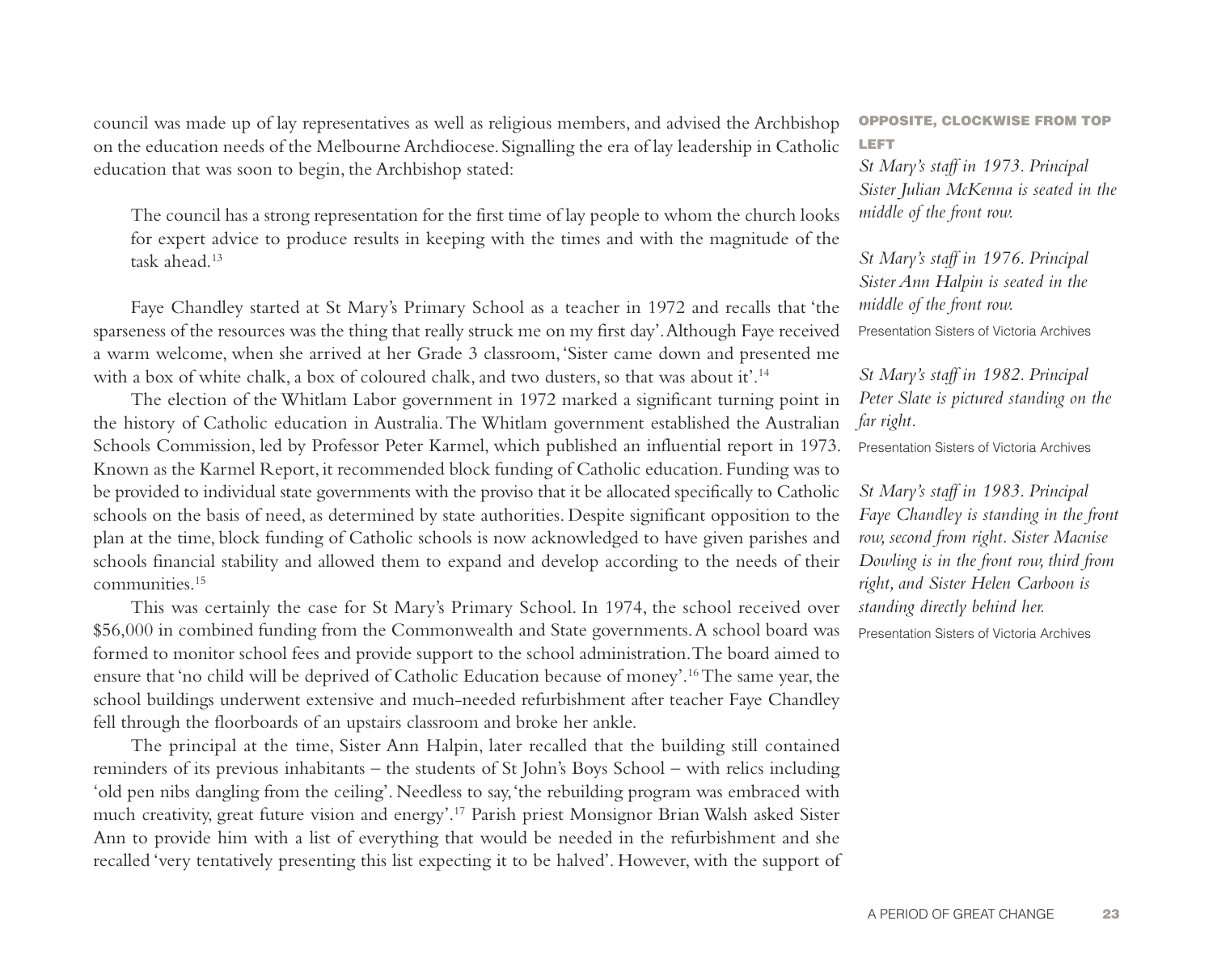

*St Mary's school buildings in 1974 after the construction of an eight classroom junior block and tuckshop in 1970.*

*Grade 1 students in 1969. By this time, St Mary's Primary School had moved permanently from McCrae Street to its current location in New Street, into the two-storey brick building vacated by St John's Boys School.*

government funding and fundraising by the school and parish communities, the school was able to add things to this list, including an intercom system and wet areas. Sister Ann recorded later that on completion of the project 'we became the model school and welcomed many envious visitors'. 18

# *A new era of lay leadership*

Another major turning point for St Mary's Primary School during this period was the appointment of Peter Slate as the first lay principal of the school in 1979. Lay teachers were certainly not unheard of – the first lay teacher at St Mary's, Miss McManus, was appointed in 1918 – but, importantly, the school had always been led and managed by the religious community of the Presentation Sisters with the support of St Mary's parish. However, the appointment of the first lay principal did not signal the end of the Presentation Sisters' involvement with the school. Sister Helen Carboon started at St Mary's in 1979 as a Grade 3 teacher and Religious Education Co-ordinator. She was the only Presentation Sister on the staff, although Sister Macnise Dowling, who had taught at the school for many years, still maintained a presence and helped with remedial classes. Sister Helen recalled how grateful she was to have Sister Macnise at St Mary's, providing a connection to her 'Presentation family'.<sup>19</sup>